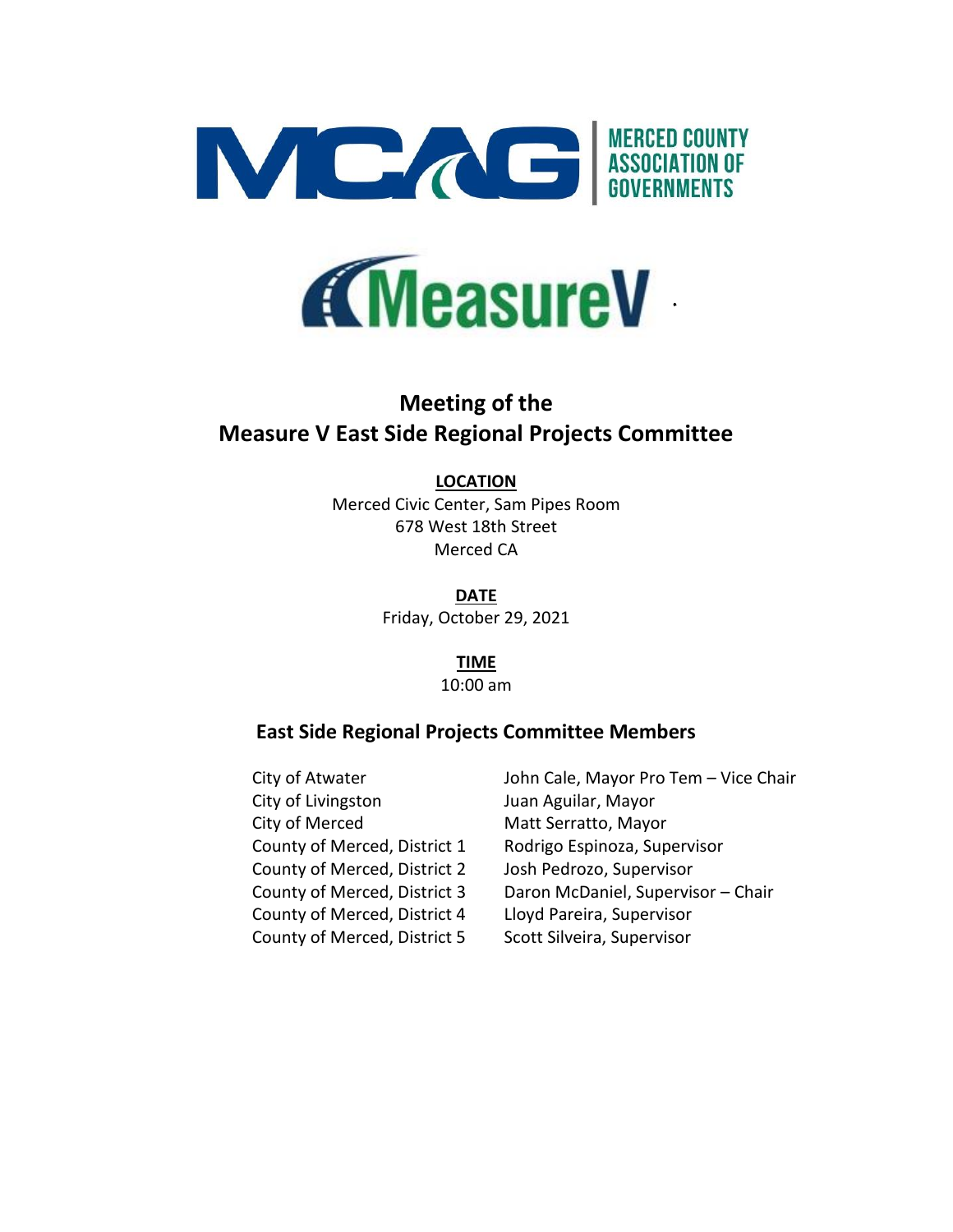# **Welcome to the Measure V East Side Regional Projects Committee Meeting**

## **AGENDA**

Members of the Committee and the general public receive the complete agenda packet at least 72 hours prior to each regular meeting. At least 72 hours prior to each regular Measure V East Side Regional Projects Committee meeting, a complete agenda packet is available for review on the Measure V website at [www.mcagov.org](http://www.mcagov.org/) and at the MCAG office, 369 W. 18<sup>th</sup> Street, Merced, CA 95340. All public records relating to an open session item and copies of staff reports or other written documentation relating to items of business referred to on the agenda are on file at MCAG. Persons with questions concerning agenda items may call MCAG to make an inquiry regarding the nature of items described on the agenda.

## **INTERPRETING SERVICES**

Interpretation services can be provided if requested at least three (3) business days in advance. Please contact Eva Garibay at (209) 723-3153 x 108 during regular business hours to request interpreting services.

Para solicitar servicios de interpretación por favor contacte por teléfono a Eva Garibay por lo menos tres (3) días antes de la junta al (209) 723-3153 x 108 durante horas de oficina.

# **INDIVIDUALS WITH DISABILITIES**

Representatives or individuals with disabilities should contact MCAG at (209)723-3153 at least three (3) days in advance of the meeting to request auxiliary aids or other accommodations necessary to participate in the public meeting.

#### **PUBLIC COMMENTS**

Members of the public wishing to address agenda items or comment on any item not on the agenda may do so during agenda item 4 – Public Comment. Persons may also address any item on the agenda during consideration of that item. Comments are limited to three (3) minutes per person. Please state your name and city or community of residence for the record. For items not on the agenda, no action will be taken. If it requires action, the item will be referred to staff and/or placed on the next agenda.

#### **ADDITIONAL INFORMATION**

Measure V [www.mcagov.org/MeasureV](http://www.mcagov.org/MeasureV) Merced County Association of Governments [www.mcagov.org](http://www.mcagov.org/)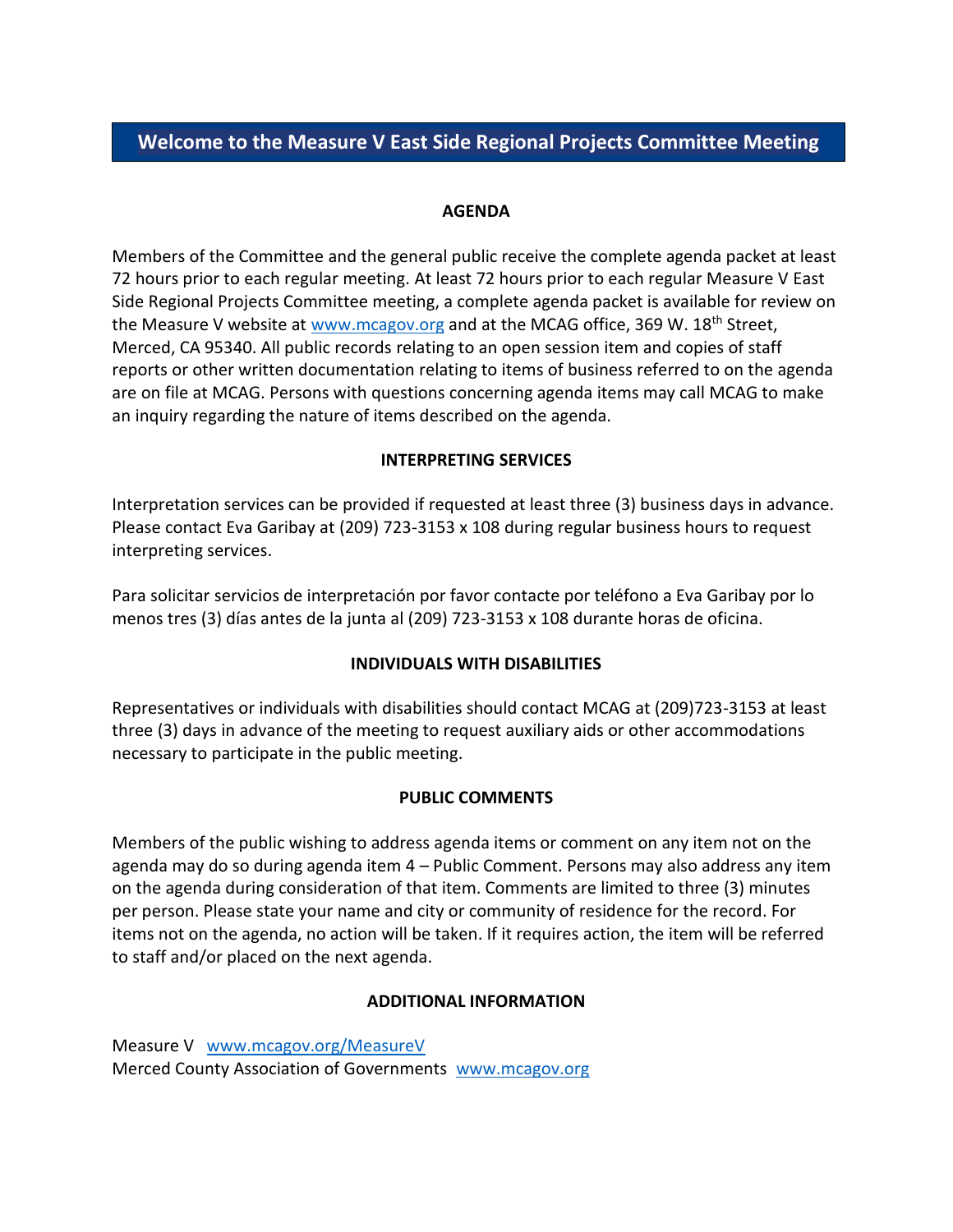

# **Meeting of the Measure V East Side Regional Projects Committee**

Friday, October 29, 2021 – 10:00 am Merced Civic Center, Sam Pipes Room 678 West 18th St., Merced CA

# **AGENDA**

| $\mathbf{1}$ . | <b>Roll Call</b>                         |        | Staff                |      |
|----------------|------------------------------------------|--------|----------------------|------|
| 2.             | Pledge of Allegiance                     |        | Chair or<br>Designee |      |
| 3.             | Approval of Agenda                       | Action |                      |      |
| 4.             | <b>Public Comment</b>                    |        |                      |      |
| 5.             | Minutes of October 13, 2021 Meeting      | Action |                      | p. 4 |
| 6.             | Recommend a project programming schedule | Action | Stacie Guzman        | p. 7 |
| 7.             | Next steps                               | Info   | Stacie Guzman        |      |
| 8.             | Adjourn                                  |        | Chair                |      |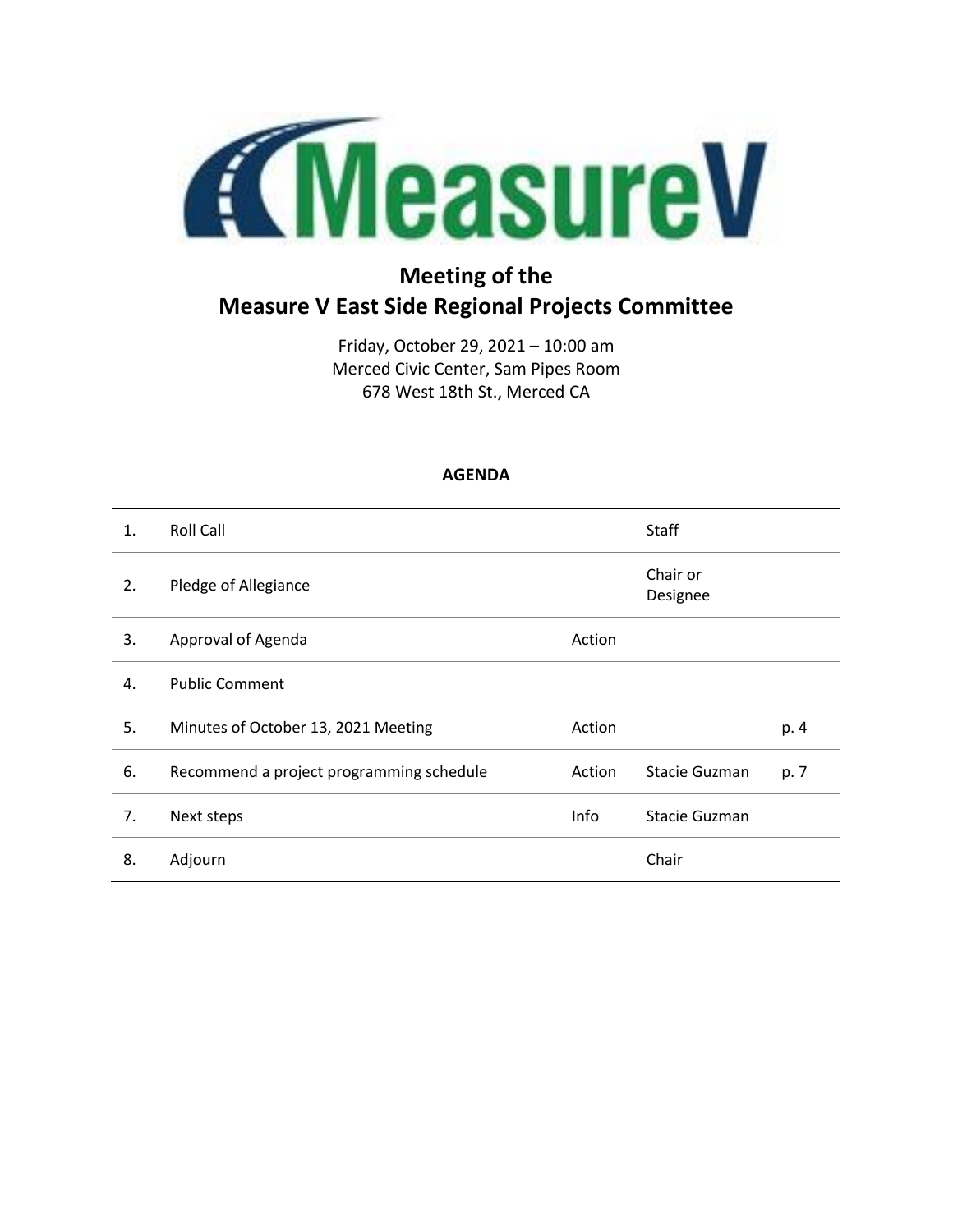

# **Measure V East Side Regional Projects Committee MINUTES**

**DATE Wednesday, October 13, 2021**

The meeting of the East Side Regional Projects Committee held on Wednesday October 13, 2021 was called to order by Chair McDaniel at 2:00 p.m.

#### **DIRECTORS PRESENT**

Director Juan Aguilar Director John Cale Director Daron McDaniel, Chair Director Lloyd Pareira Director Scott Silveira

#### **MCAG STAFF**

Stacie Guzman, Executive Director Emily Haden, Legal Counsel Matt Fell, Deputy Director – Planning Nav Bagri, Finance Director Mary-Michal Rawling, Public Affairs Manager

#### **DIRECTORS ABSENT**

Director Rodrigo Espinoza Director Josh Pedrozo Director Matt Serratto

#### **GUESTS AND MEMBERS OF THE PUBLIC**

Lori Waterman, City Manager, Atwater Michael Hayes, Atwater Vanessa Portillo, Interim City Manager, Livingston Stephanie Dietz, City Manager, Merced Michael Beltran, City Engineer, Merced Jim Brown, Chief Executive Officer, Merced County Marci Barrera, Assistant County Executive Officer, Merced County Dana Hertfelder, Director of Public Works, Merced County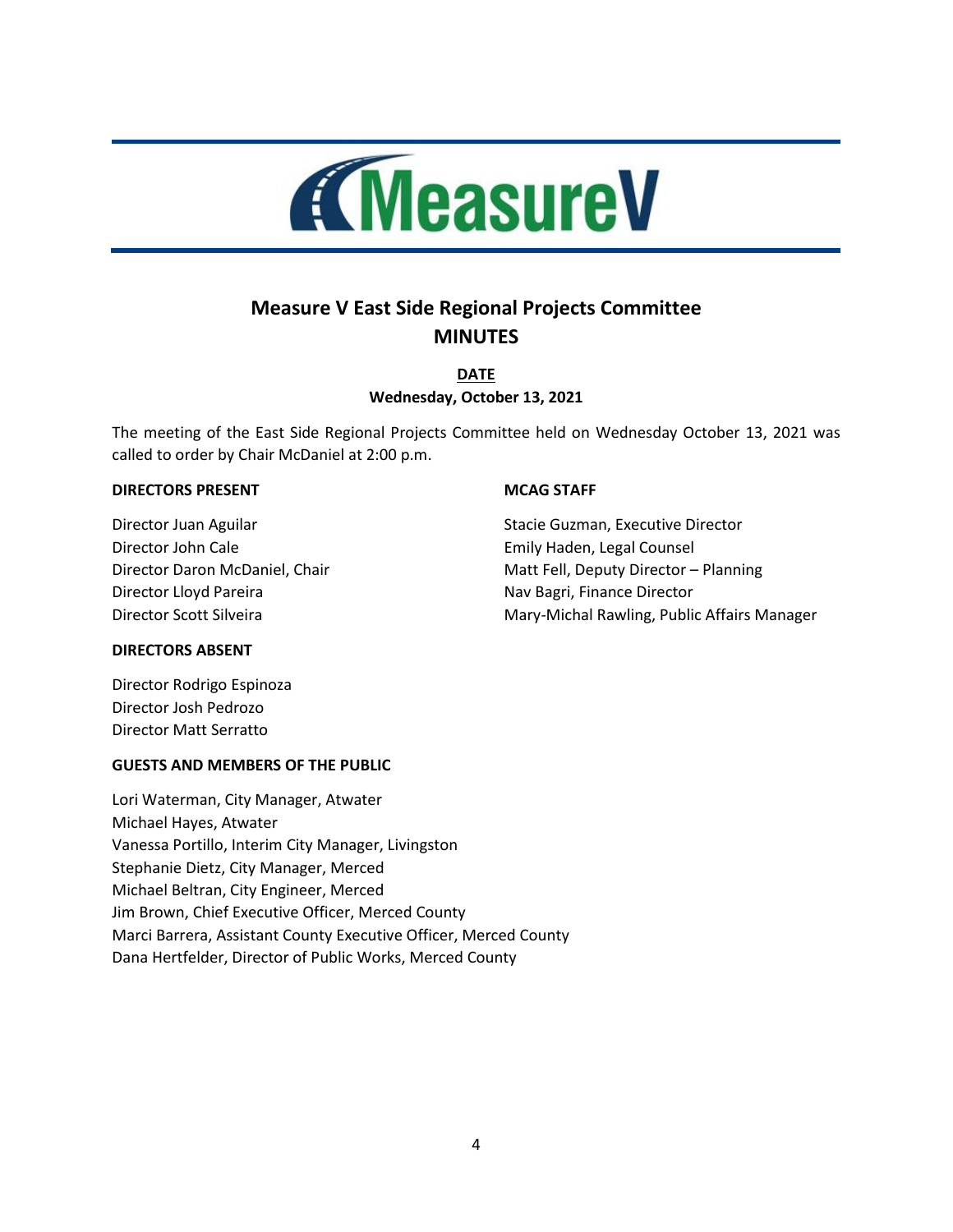#### **1. Roll Call and Pledge of Allegiance**

#### **2. Appoint Chair and Vice-Chair**

Stacie Guzman reviewed the Regional Projects Committees policies adopted by the MCAG Governing Board in August, including election of Chair and Vice-Chair to coincide with the biannual Implementation Plan update process.

Director Silveira nominated Daron McDaniel as Chair and John Cale as Vice Chair of the East Side Regional Projects Committee. Seconded by Director Pareira. **MOTION CARRIED UNANIMOUSLY.**

#### **3. Approval of the Agenda**

Director Pareira moved to approve the agenda. Seconded by Director Cale. **MOTION CARRIED UNANIMOUSLY.**

#### **4. Public Comment**

There were no public comments.

#### **5. Minutes of the June 26, 2019 East Side Regional Projects Committee**

Director Pareira moved to approve the minutes of the June 26, 2019 East Side Regional Projects Committee meeting. Seconded by Director Silveira. **MOTION CARRIED UNANIMOUSLY.**

#### **6. Purpose and Overview**

Stacie Guzman and Matt Fell gave the report.

#### **7. Regional Project Expenditures**

Nav Bagri gave the report.

#### **8. East Side Regional Programming Capacity**

Nav Bagri and Stacie Guzman gave the report.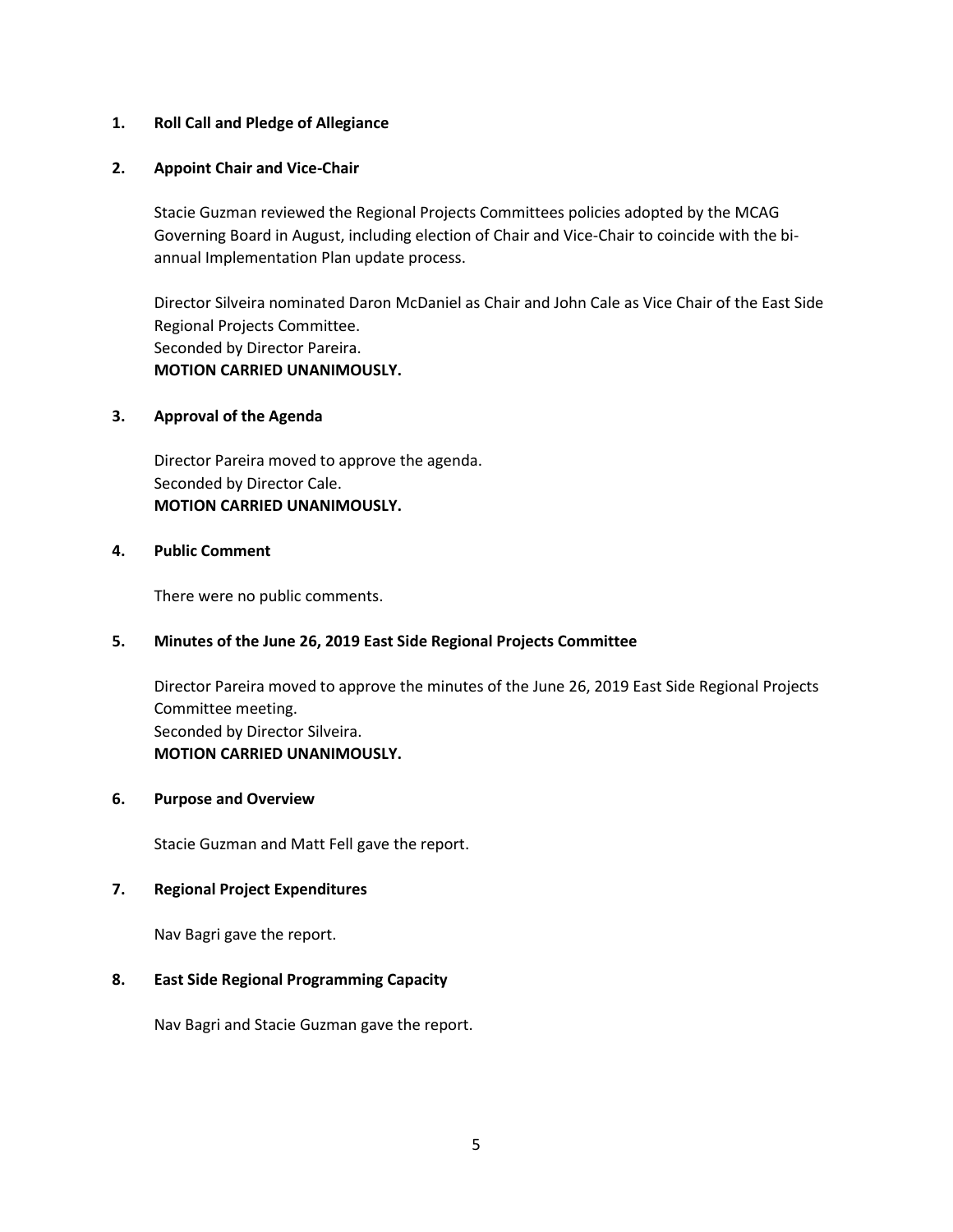## **9. Applications Review and Discussion**

Committee members discussed the five project applications and the available programming capacity, which is insufficient to program all requests. The committee consensus was for jurisdictions' staff to work together and with MCAG staff to develop a scenario with positive cash flow and bring it back at the next meeting for the committee to continue discussing.

## **10. Next Steps**

Stacie Guzman discussed next steps for the applications review.

# **11. Adjourn**

Chair McDaniel adjourned the meeting at 2:45 p.m.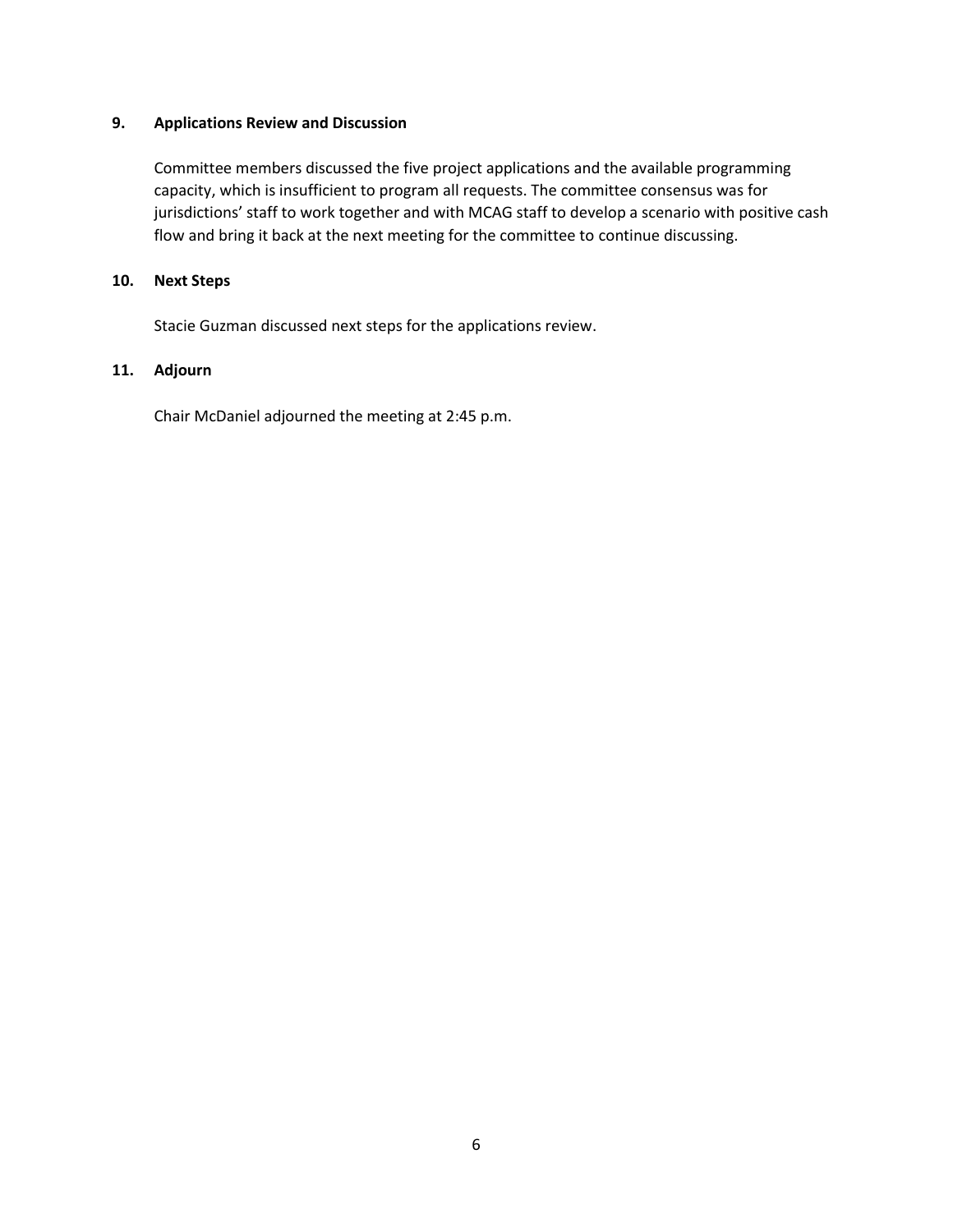

PH: 209.723.3153 FAX: 209.723.0322 www.mcagov.org 369 W. 18th Street Merced, CA 95340

**ITEM 6**

| DATE: | October 25, 2021                                 |
|-------|--------------------------------------------------|
| TO:   | Measure V East Side Regional Projects Committee  |
| FROM: | Stacie Guzman, Executive Director                |
| RE:   | Action: Recommend a project programming schedule |

#### **SUMMARY**

The East Side Regional Projects Committee met on October 13, 2021 to receive an update on the Implementation Plan process and began reviewing project applications for East Side funding. Direction was given to jurisdiction and MCAG staff, who worked together on a programming schedule, which is attached for the committee to review, discuss, and potentially modify or consider adopting.

#### **REQUESTED ACTION**

One of the following options:

- 1. Recommend a project programming schedule for funding to the MCAG Governing Board; OR
- 2. Take no action; continue the discussion and review of projects to the next meeting.

# **BACKGROUND**

#### **Measure V Implementation Plan Update**

The Measure V Implementation Plan is updated every two years and this process is currently under way. The Eastside and Westside Regional Project Committees are meeting to review project applications and make recommendations to the Governing Board. Adoption of an updated Implementation Plan will follow in early 2022.

#### **Last meeting**

At the October 13, 2021 East Side Regional Project Committee meeting, the committee reviewed the six applications submitted for East Side funding, which are listed below. The two projects in bold are new project requests for Project Study Reports. The other three are requests for amendments: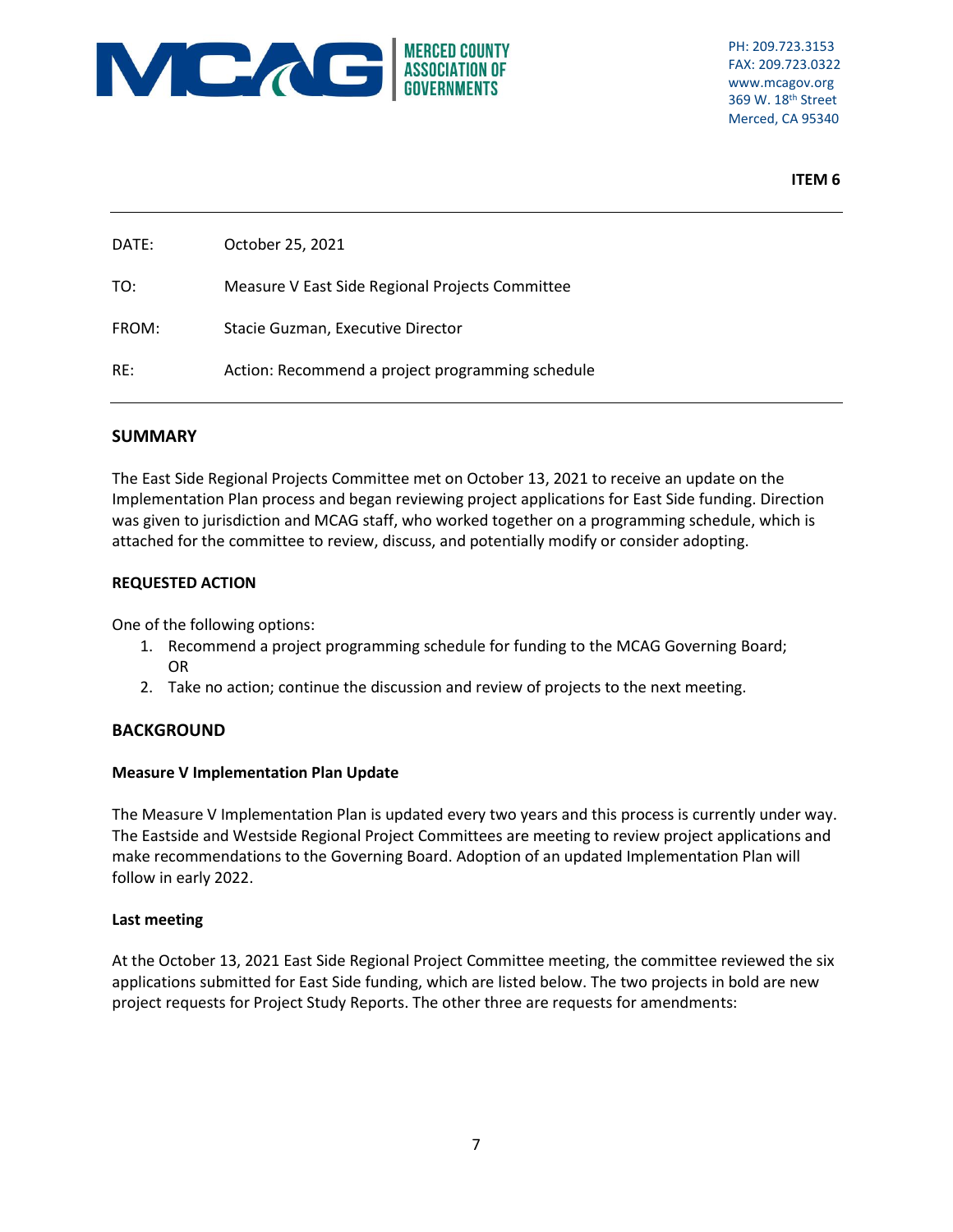- **Atwater – Bellevue Road Reconstruction/Realignment**
- Merced Highway 59 Widening Phase 1
- Merced Highway 59 Bridges Over Black Rascal Creek
- **Merced – Mission Avenue Henry Street to G Street**
- Merced County AME, Phase 1B (Green Sands Avenue to Santa Fe Drive)

Sponsoring agencies' staff will be available to answer questions about the project applications and the projects.

The applications are enclosed as a separate document and all of the applications are posted on the MCAG website on this page: <https://www.mcagov.org/345/Call-For-Projects>

## **DISCUSSION**

#### **Proposed Programming Schedule**

At the last meeting, the committee reviewed a programming schedule showing that the available funding capacity is insufficient to program all requests as submitted. Direction was given to jurisdiction and MCAG staff to work together on a programming schedule with positive cash flow for further consideration and discussion.

Following the meeting, staff consulted with jurisdiction staff on their requests and the details of their proposed schedules in attempt to identify potential flexibility in those schedules. Staff also updated the revenue forecast to include interest and with new information from the sales tax consultant (HdL) the base annual projection was increased with subsequent growth projections.

Attached is the result of this coordination, a proposed programming schedule for discussion, modification, and/or action. At your meeting staff will walk through this proposal, which includes programming the new projects requesting Project Study Reports (PSRs) and spreading out the funding for four projects (highlighted in yellow on the attached) to align with updated project delivery schedules and cash flow needs.

Additionally, staff proposes the following reserve be recommended on the East Side; staff is recommending this be created on both East and West sides:

#### **Contingency Reserve**

Staff recommends that a contingency reserve of 5% of actual revenue be created beginning in FY 21/22. This is permitted per the policy adopted in April 2021 by the MCAG Governing Board. The purpose of this reserve would be to help cover revenue shortfalls in years where actual funding is less than projected funding such as may occur in a recession. Note MCAG continues to use conservative projections.

Two "green line" cumulative balances are shown on the schedule, one without a contingency reserve, and one with.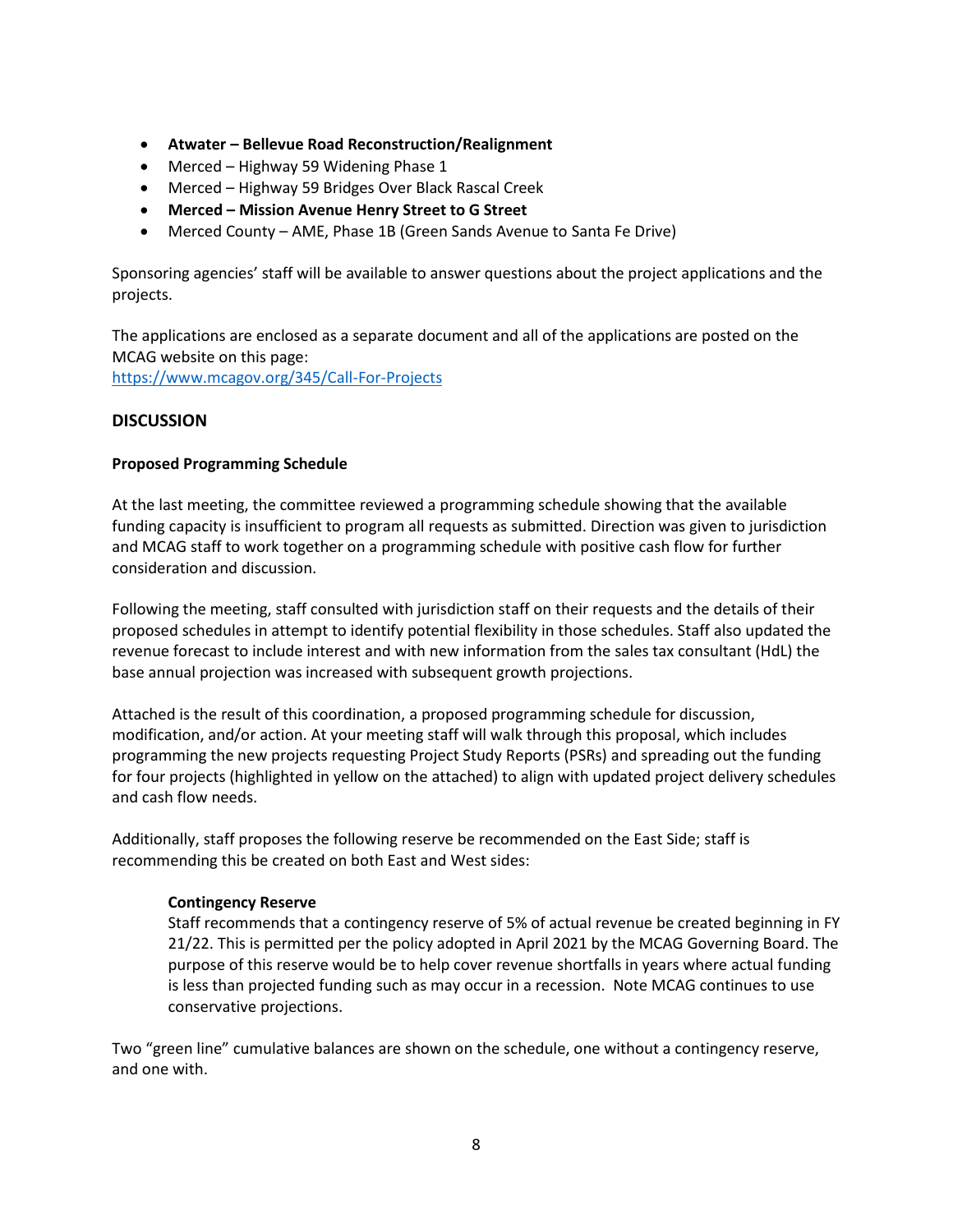The purpose of this schedule is to serve as a springboard for consideration and discussion by the committee as they continue their deliberations.

#### **REQUESTED ACTION**

One of the following options:

- 1. Recommend a project programming schedule for funding to the MCAG Governing Board, including any recommendations for set-asides and/or reserves. OR
- 2. Take no action; continue the discussion and review of projects to the next meeting.

## **ATTACHMENTS**

East Side Regional Projects Proposed Programming Schedule, October 29, 2021